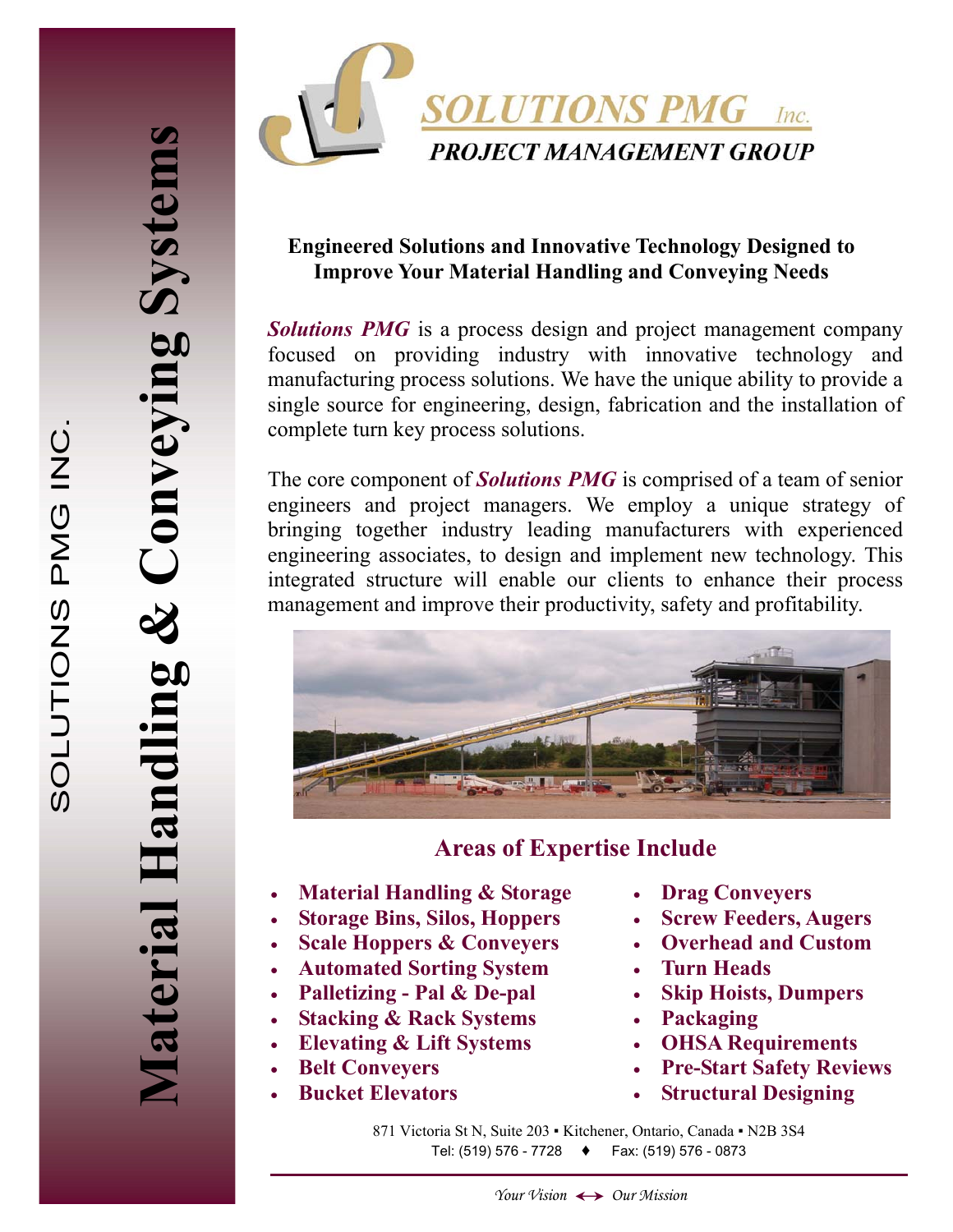### **BENEFITS OF OUR EXPERTISE**

*Solutions PMG* have extensive experience designing custom material handling & conveying systems. We will provide a complete turn key solution that is specifically designed based on your requirements.



# **SERVICES PROVIDED**

- Engineering Services
- Project Management
- Manufacturing
- Quality Assurance
- Pre-Start Health & Safety Reviews (PHSR)



# **AREAS OF EXPERIENCE/EXPERTISE**

- Aggregate & Concrete Batching
- Cement and Building Materials
- Food Industry
- **Meat Processing**
- Feed & Pet Food
- **Steel Mills**
- Mining & Minerals
- Automotive
	- Other

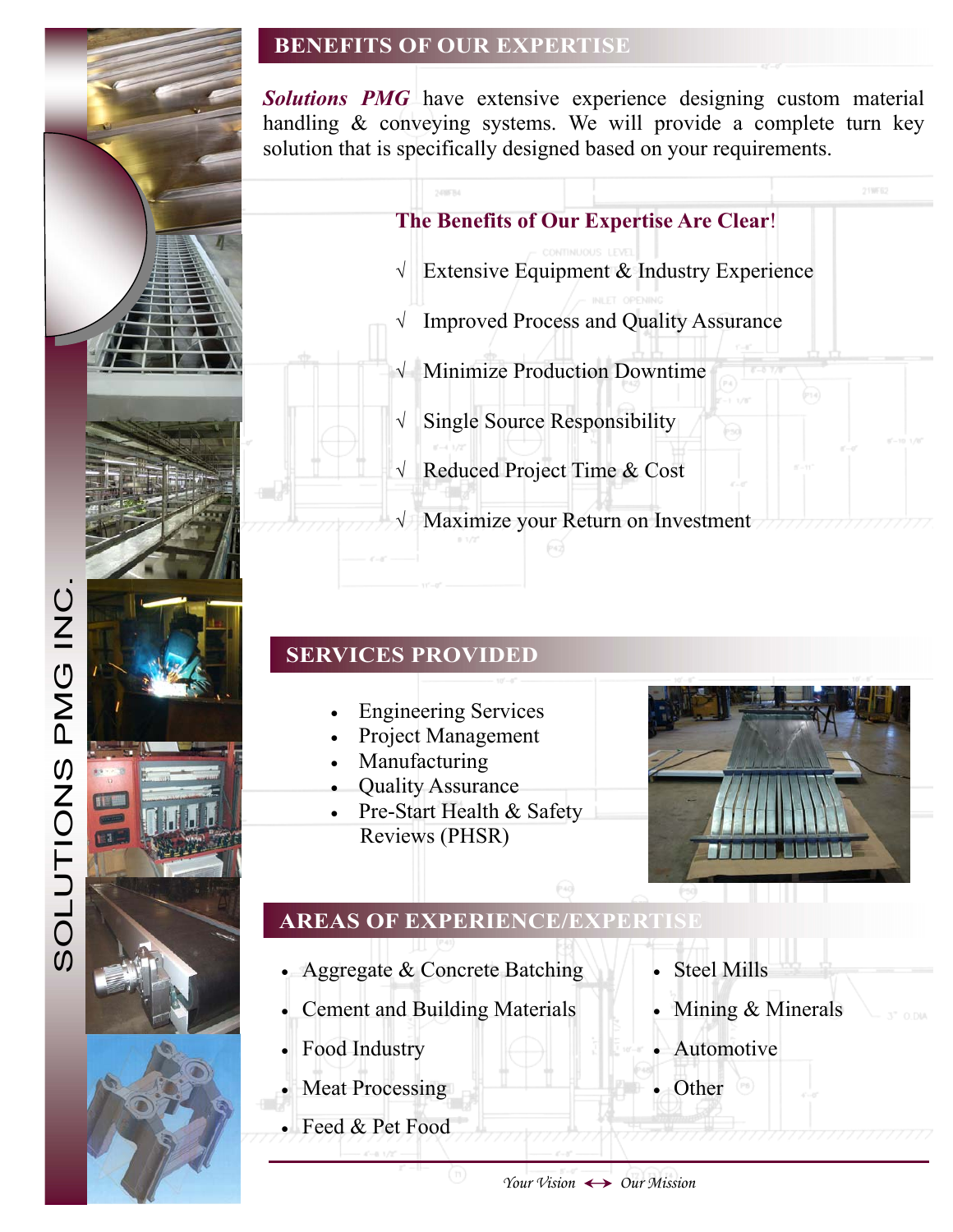#### **ENGINEERING**

- *Solutions PMG Inc.* offers a single source for the concept and final design of individual units, or a complete integrated system customized for your specific needs
- Solutions PMG Inc. will provide industry specific engineers to prepare conceptual, design and detail drawings
- All drawings are prepared with the latest version of Autocad , with 3-D capability
- Consultants & Substrates are Members of the Association of Professional Engineers of Ontario

#### **PROJECT MANAGEMENT**

- Define the project parameters
- Generate feasibility studies to support project parameters
- Develop plant and process conceptual design
- Prepare budget estimates for project
- Prepare project scheduling to minimize downtime
- Obtain required approvals, licenses and permits
- Prepare, issue and review tenders, quotations and contracts



### **MANUFACTURING**

• Ready access to a diverse group of high quality equipment manufacturers with state of the art equipment

 $(r_4)$ 

- Source, pre-qualify and select subcontractors to ensure their expertise matches the specific requirements of the project
- Audit subcontractors' quality control programs to ensure equipment and installation will meet or exceed project specifications
- Monitor subcontractors production schedules to ensure delivery dates will be achieved



 $(12)(13)(14)$